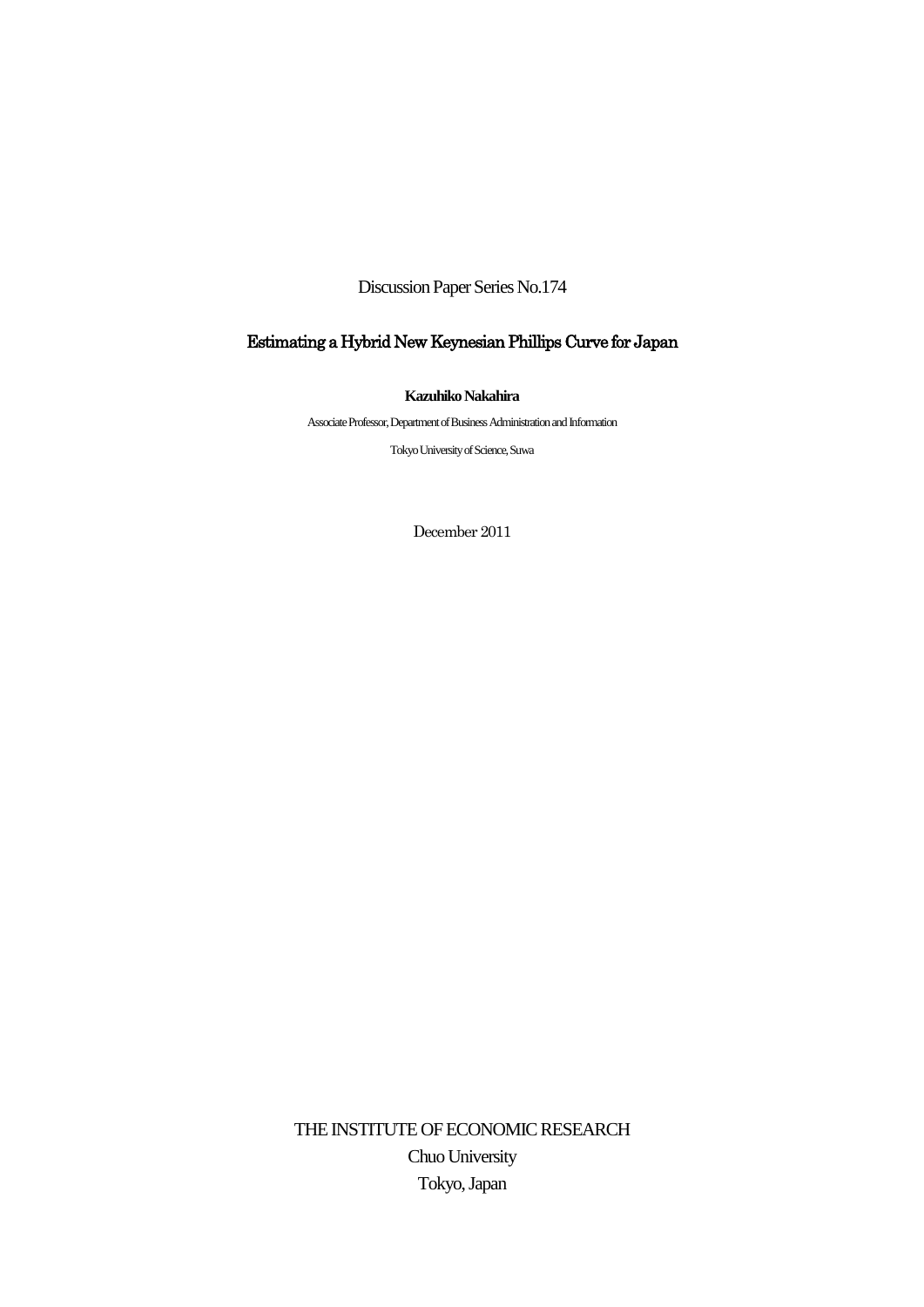## Estimating a Hybrid New Keynesian Phillips Curve for Japan

## Kazuhiko Nakahira

Associate Professor, Department of Business Administration and Information Tokyo University of Science, Suwa

## Abstract

 This paper evaluates the applicability of the hybrid variant of the New Keynesian Phillips curve (NKPC) for Japan since 1980s through GMM estimation. The result of the empirical study leads us to conclude that the pure forward-looking hypothesis is rejected. With regard to the estimated structural parameters, the coefficient on the degree of backwardness in price setting is larger for the period after the collapse of the bubble economy than before. The coefficient on the degree of price rigidity is also larger after the bubble crash leading to the longer average duration of price adjustment. The estimated values of the discount factor are very close to the theoretically postulated level.

Keywords : New Keynesian Phillips curve; Inflation; GMM

JEL classification: E31, E52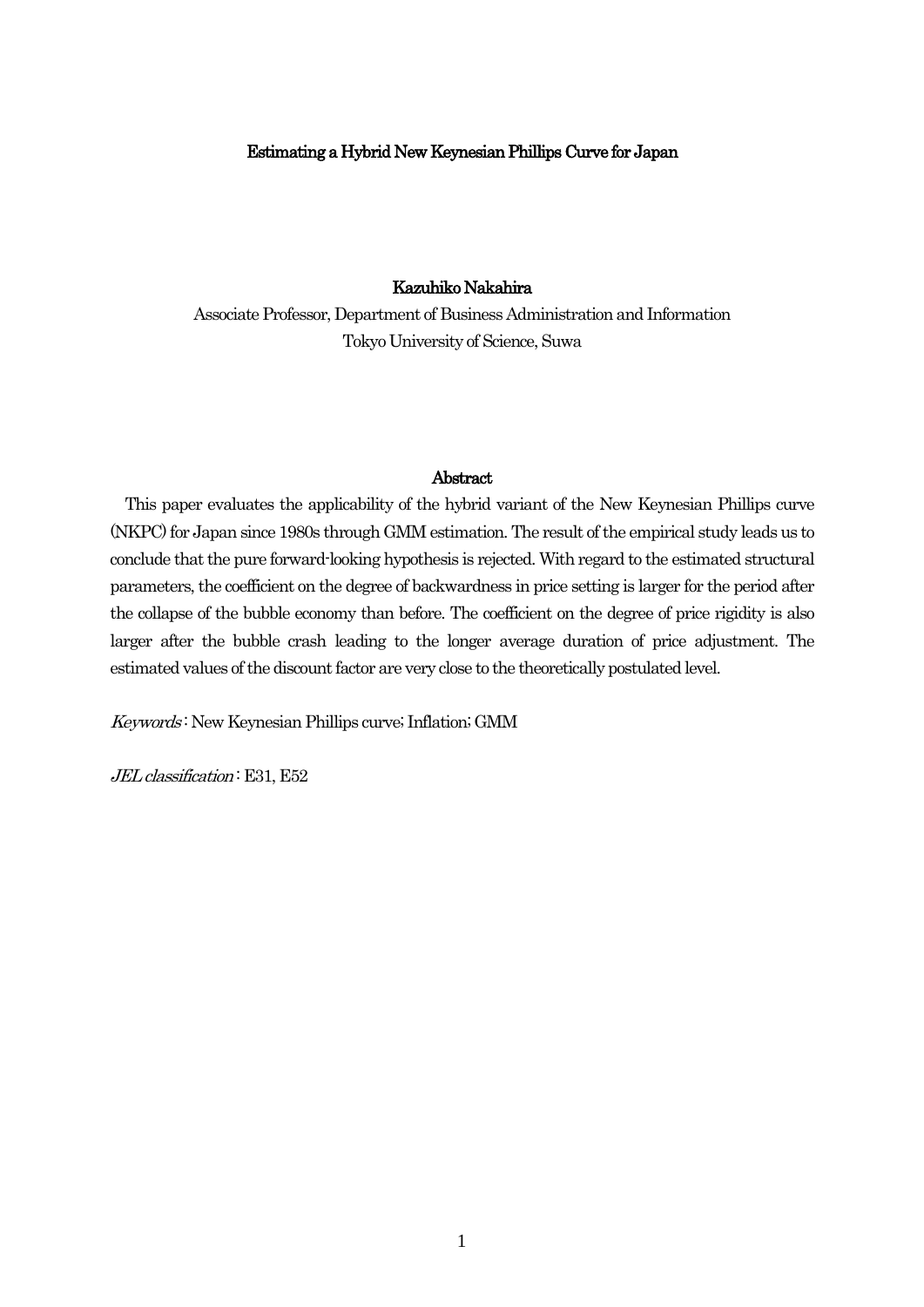## 1. Introduction

 To study the evolution of aggregate price is one of the prominent topics in empirical macroeconomics, and a clear understanding of the inflationary process is necessary in effective planning of a monetary policy for price stabilization. The so-called New Keynesian Phillips curve (NKPC), which is well established by microeconomic foundations with the New Keynesian DSGE (Dynamic Stochastic General Equilibrium) framework, is recently the most canonical apparatus to investigate this kind of issue. In other words, the shift in recent emphasis from the traditional Phillips curve to the New Keynesian Phillips curve is due to the inability of the former to grasp the developments of today's inflationary processes in several countries. Actually, it is often reported that some countries with high levels of economic activities are accompanied by relatively low levels of inflation that cannot be explained by the traditional framework.

 The New Keynesian Phillips curve describes the link between inflation and economic activities based on the firms' price-setting behaviours, marginal costs, and various economic activities. Concretely, it incorporates two significant factors: (1) The forward-looking character of inflation which depends on the firm's price-setting manner with their expectations of demands and costs in the future, (2) The linkages between inflation, real economic activity, and marginal cost.

 Concomitantly, literature on the New Keynesian Phillips curve continues to increase. For instance, Woodfood (1996), Goodfriend and King (1997), and Clarida, Galí, and Gertler (1999) study the aggregate inflation through short-run nominal rigidity. Coenen, Levin, and Chilistoffel (2007) investigate the interaction between real and nominal rigidities. Galí and Gertler (1999) and Galí, Gertler, and López-Salido (2005) describe the importance of the lagged inflation term in their model considering the gradual response of inflation to the monetary policy shocks. Sbordone (2002), Galí and Gertler (1999), and Galí, Gertler, and López-Salido (2001) insist that real marginal cost is the key element to analyze inflation dynamics in the U. S. and the Euro area by their NKPC. From the aspect of model's specification, Zhang and Clovis (2010) conclude that further lags of inflation are necessary in the hybrid-type NKPC to rule out serial correlation. Christiano, Eichenbaum, and Evans (2005) incorporate the dynamic inflation indexation as a modification to the Calvo-type sticky and staggered price setting, while Yun (1996) applies the indexation to the inflation in steady-state. Furthermore, Smets and Wouters (2003) and Giannoni and Woodford (2005) utilize the partial dynamic inflation indexation. On the other hand, some of the recent studies deal with the flattening of the NKPC. For instance, Kuester, Müller, and Stölting (2009) insist that the NKPC looks flatter than it actually is by considering the estimated pass-through of marginal costs.

 This paper proceeds to investigates whether the hybrid version of NKPC, which incorporates both backward- and forward-looking elements, provides a good description of the evolution of inflation in Japan since 1980s. Empirical study is conducted by GMM (Generalized Method of Moments) estimation for the periods before and after the collapse of Japan's bubble economy happened in the early 1990s.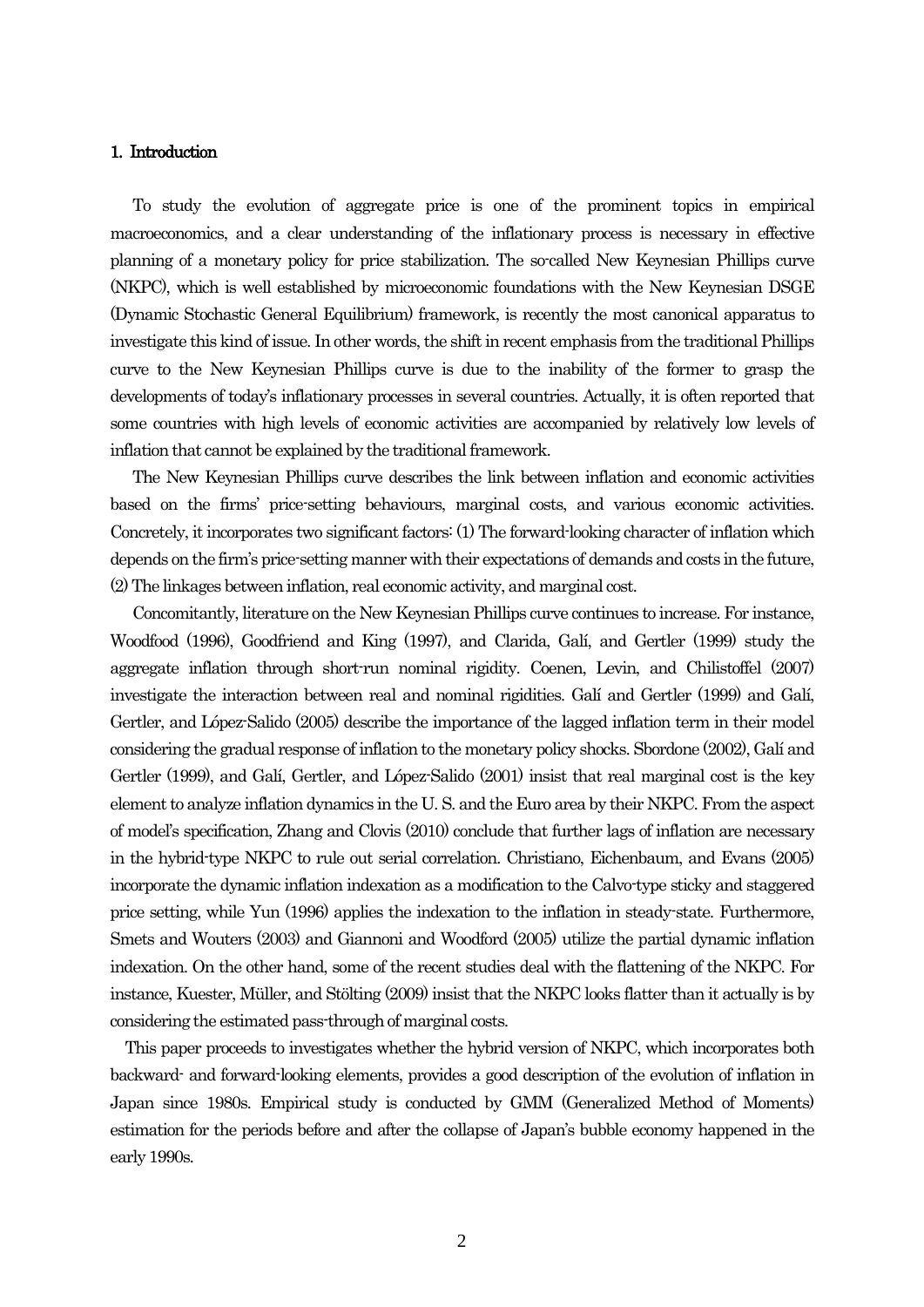The reminder of this paper is organized as follows. Section 2 explains the basic formulation of the New Keynesian Phillips curve. Section 3 examines the result of GMM estimations, and Section 4 presents the concluding remarks.

#### 2. The Structure of New Keynesian Phillips Curve

### 2.1 The Basic Formulation of New Keynesian Phillips Curve

We are able to derive NKPC by proceeding as follows.<sup>1</sup> The business sector is assumed to be a continuum of monopolistic competitor indexed by  $i\in[0,1]$ , and produces a differentiated good  $Y_t(i)$ with a nominal price  $P_t(i)$ . Firm *i* faces an isoelastic demand curve given by  $Y_t(i) = \left(\frac{P_t(i)}{P}\right)^T$  $\left(\frac{t^{(i)}}{P_t}\right)^{-\epsilon} Y_t$ . The production function for firm i is given by a special type of Cobb-Douglas technology:  $Y_t(i)$  =  $A_t \overline{K}_t(i)^{\alpha} N_t(i)^{1-\alpha}$ , where  $A_t$  is a technological factor,  $\overline{K}_t(i)$  is the fixed firm specific capital stock, and  $N_t(i)$  is the employment.

Households are assumed to be paid the nominal wage  $W_t$ , and each firm faces the same nominal cost of production. The Dixit-Stiglitz-type aggregate price  $P_t$  and output  $Y_t$  are represented by:

$$
P_{t}(i) = \left[\int_{0}^{1} P_{t}^{1-\epsilon}(i)di\right]^{\frac{1}{1-\epsilon}}, \qquad (1)
$$

$$
Y_{t}(i) = \left[\int_{0}^{1} Y_{t}^{\frac{\epsilon-1}{\epsilon}}(i)di\right]^{\frac{\epsilon}{\epsilon-1}}, \qquad (2)
$$

where  $\varepsilon$  is the constant price elasticity of demand. In this model, because investment and foreign trade are abstracted, output  $Y_t(i)$  equals consumption  $C_t(i)$ .

Without any price frictions, firms would set price level  $P_t^*(i)$  which maximizes real profit at any given time. The optimization framework gives the markup equation:  $P_t^* = \mu + mc_t$ , where  $\mu$  $\log(\frac{\varepsilon}{\varepsilon})$  $\frac{1}{\epsilon-1}$ ) represents the fixed markup and mc is the log nominal marginal cost. In this framework, firms set nominal prices in the Calvo (1983)-type staggered fashion facing constraints on the frequency of price adjustment. With this specification, the probability that a firm resets the price in any period t is  $1 - \theta$ , denoting  $\theta$  as a measure of the degree of price rigidity. Since this probability is time-independent, the mean lag (or duration) of price adjustment becomes  $\frac{1}{4}$  $\frac{1}{1-\theta}$ . Therefore, a measure  $1 - \theta$  of producers reset their prices, while a fraction  $\theta$  remains unchanged. By applying the property of law of large numbers and log linearization of the price index around the steady state of zero inflation, we have the following expression for the evolution of log price  $P_t$  as a convex combination of the log of lagged price level  $P_{t-1}$  and the log of newly optimized price  $P_t^*$ :

 $P_t = (1 - \theta)P_t^* + \theta P_{t-1}.$  (3)

<sup>&</sup>lt;sup>1</sup> See Goodfriend and King (1997), Galí, Gertler, and López-Salido (2001), or Scheufele (2010) for an explicit derivation.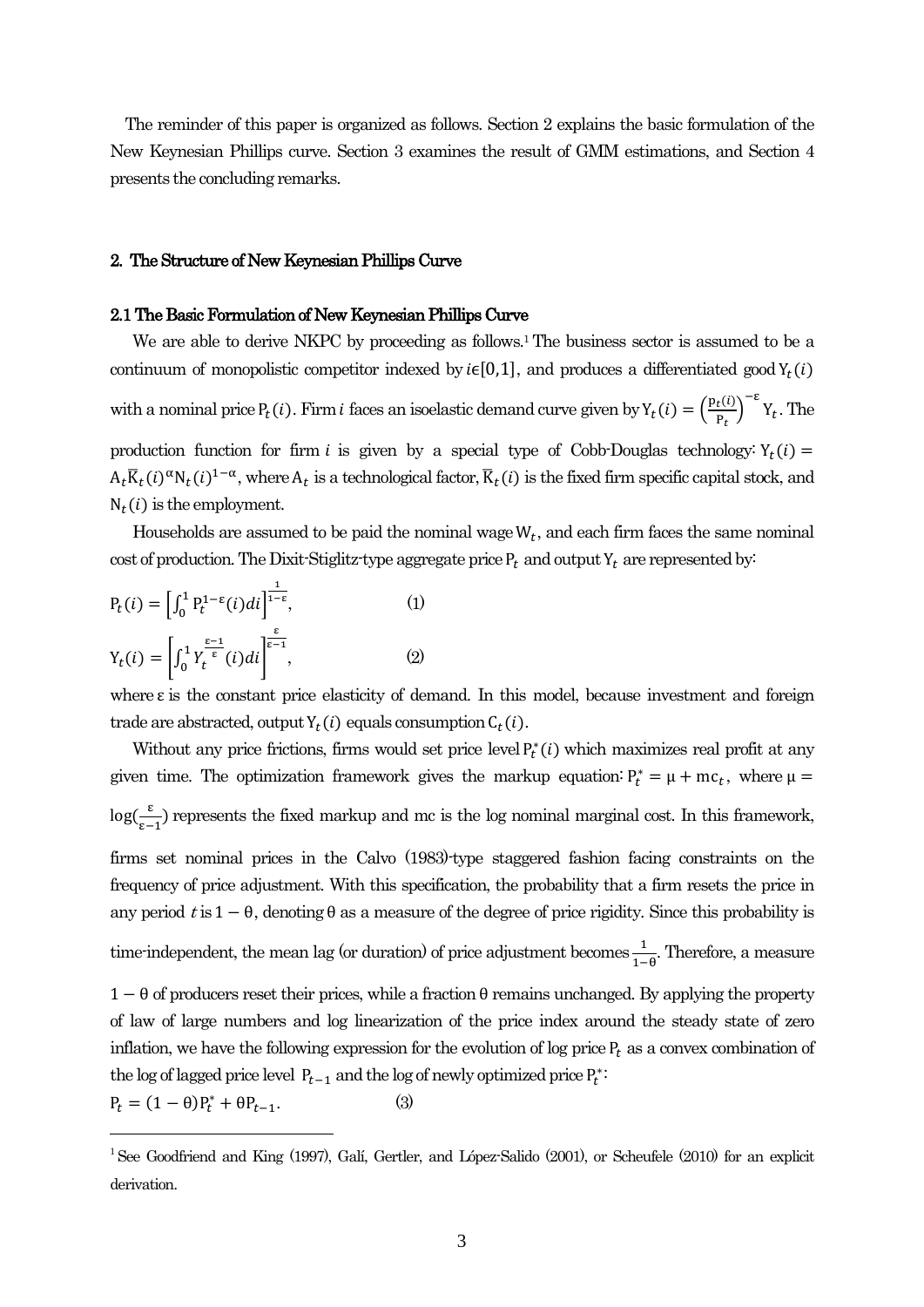All firms that reset price in period t choose the same value of  $P_t^*$  since there are no firm-specific state variables. In addition, with the given technology, factor prices, and the constraint on price adjustment, and the reset probability  $1 - \theta$ , a firm which resets its price in period t tries to maximize the expected discounted profits. Considering these elements, the Calvo-type optimized reset price can be described  $as<sup>2</sup>$ 

$$
P_t^* = (1 - \beta \theta) \sum_{k=0}^{\infty} (\beta \theta)^k E_t \left[ mc_{t,t+k}^n \right], \tag{4}
$$

where  $\beta$  is a subjective discount factor and  $mc_{t,t+k}^n$  means the logarithm of nominal marginal cost at time  $t+k$  of a firm which last change its price at time t. This specification implies that firms which reset prices in period  $t$  will take into consideration the each expected future stream of nominal marginal cost expressed in percent deviation from the steady state value with the chance that newly reset price might be subject to the adjustment constraints in the future. Thus, prices are expected to remain unchanged for an extended period, and firms place more weight on expected marginal costs when they set current prices as  $\theta$  increases.

 The next problem is to find a plausible expression of marginal cost in equation (4) as an observable measure. If we assume a simple Cobb-Douglas production function, we have

$$
Y_t = A_t K_t^{\alpha} N_t^{1-\alpha},\tag{5}
$$

where  $Y_t$  is production,  $A_t$  refers to technology,  $K_t$  denotes capital, and  $N_t$  is labor. A Cost minimization with this technology implies that the real marginal cost equals the real wage divided by the marginal product of labor. Therefore, the real MC at time  $t+k$  for a firm which optimally sets price at time  $t$  is given by:

$$
MC_{t,t+k} = \frac{(W_{t+k}/P_{t+k})}{(1-\alpha)(Y_{t,t+k}/N_{t,t+k})}
$$
(6)

where  $Y_{t,t+k}$  represents output,  $N_{t,t+k}$  indicates employment, and  $\alpha$  is the curvature of the production function for a firm which has set its price in period  $t$  at the optimal value  $P_t^*$ . From the aspect of the fact that the real MC of individual firm is unobservable, it is helpful to define the average marginal cost depending only on aggregates:

$$
MC_t = \frac{(W_t/P_t)}{(1-\alpha)(Y_t/N_t)} = \frac{S_t^n}{1-\alpha},
$$
\n(7)

where  $S_t^n \equiv \frac{W}{R}$  $\frac{W_t N_t}{P_t Y_t}$  is the labor share (or real unit labor costs).<sup>3</sup> Letting lower case letters describe

percentage deviations from each steady-state value, it becomes

$$
\widehat{\text{mc}}_t = \widehat{\text{S}}_t. \tag{8}
$$

 $\overline{a}$ 

Making the assumption of Cobb-Douglas technology with isoelastic demand curve followingWoodford (1996), Galí, Gertler, and López-Salido (2001), and Sbordone (2002), we have the log-linear connection between  $MC_{t.t+k}$  and  $MC_t$ :

<sup>3</sup> Equation (7) is derived as  $MC_t = \frac{W}{R}$  $\boldsymbol{P}$  $\mathbf{1}$ д д .

<sup>&</sup>lt;sup>2</sup> The fixed markup ( $\mu$ ) is disappeared because all variables are expressed in deviation from steady state.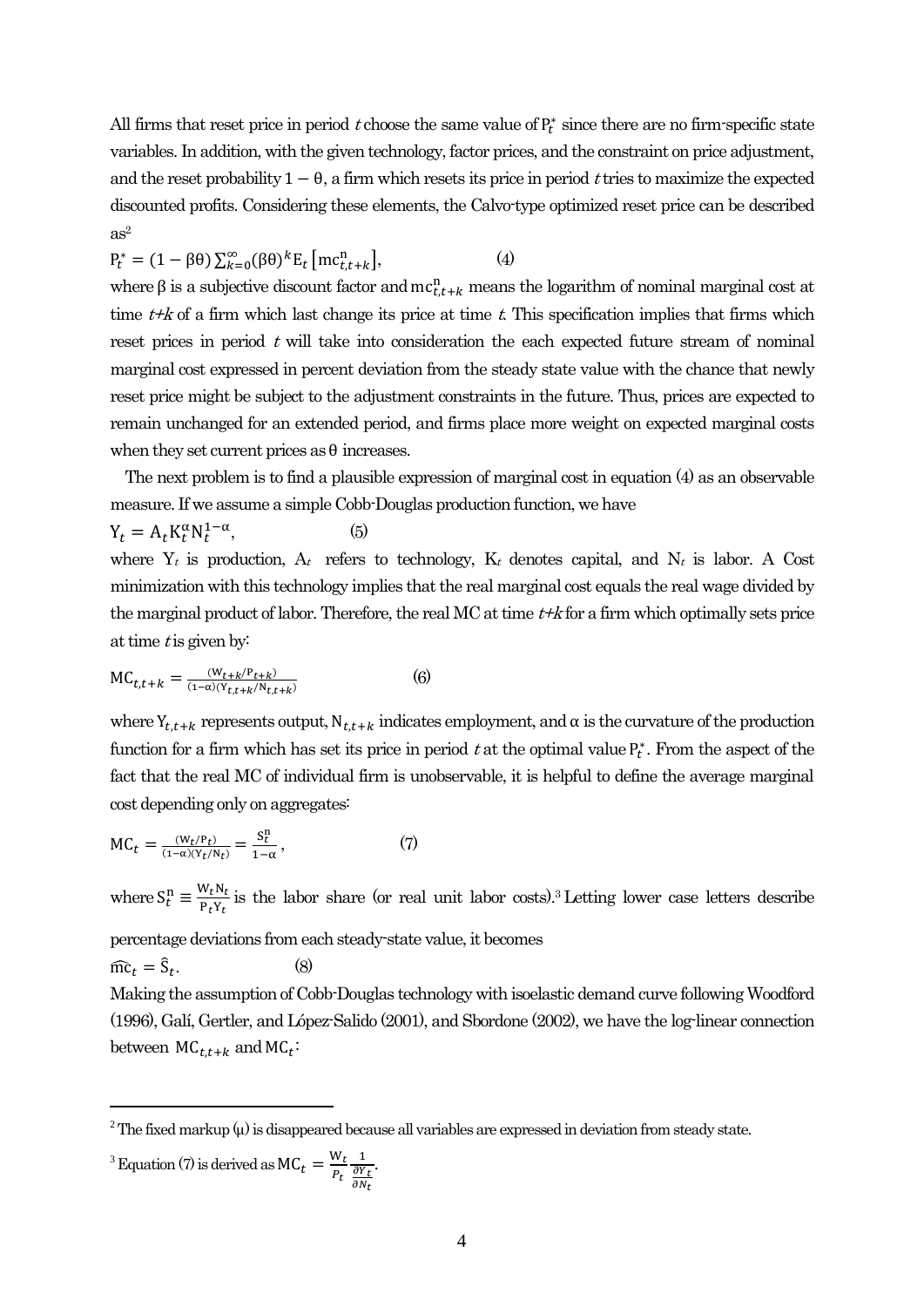$$
\widehat{mc}_{t,t+k} = \widehat{mc}_{t+k} - \frac{\varepsilon \alpha}{1-\alpha} (P_t^* - P_{t+k}), \tag{9}
$$

where  $\widehat{mc}_{t,t+k}$  and  $\widehat{mc}_{t+k}$  are the deviation in logarithm of  $MC_{t+k}$  and  $MC_{t+k}$  from their steadystate values. <sup>4</sup> Combination of equations (3), (4), and (9) gives the basic formulation of (marginal-costbased) New Keynesian Phillips curve (NKPC):<sup>5</sup>

$$
\pi_t = \beta E_t[\pi_{t+1}] + \lambda \widehat{mc}_t, \tag{10}
$$

where

 $\overline{a}$ 

$$
\lambda \equiv \frac{(1-\theta)(1-\beta\theta)(1-\alpha)}{\theta[1+\alpha(\epsilon-1)]}.
$$
 (11)

The slope coefficient  $\lambda$  is decreasing in  $\theta$  (the frequency of price adjustment). Thus, a smaller fraction of firms resetting their prices implies inflation will less sensitive to the evolutions of marginal cost. Since it is also decreasing in  $\alpha$  (the elasticity of substitution between factor inputs or the curvature of the production function) and  $\varepsilon$  (the elasticity of demand), the larger  $\alpha$  and  $\varepsilon$  lead the more sensitive marginal cost to the deviation of price from the average level.

### 2.2 The Hybrid Model of New Keynesian Phillips Curve

 The basic New Keynesian Phillips curve expressed in equation (10) postulates relatively low persistence of inflation. It is, however, not always consistent with actually observed inflation dynamics or not data coherent due to price rigidities. An alternative formulation of the NKPC considering this factor proposed by Galí and Gertler (1999) and Galí, Gertler, and López-Salido (2001) incorporates the backward-looking component or lagged dependence of inflation, as well as the forward-looking element.6The derivation of this "hybrid model" starts with the modification of the Calvo-type contract by introducing two kinds of firms. A subsample of firms  $1 - \omega$  has forward-looking price-setting behavior, while the remaining fraction  $\omega$  set their prices with a backward-looking rule of thumb. Therefore, the aggregate price level is given by the equation:

 $P_t = \theta P_{t-1} + (1-\theta)\overline{P}_t^*$  $(12)$ 

where  $\overline{P}_t^*$  represents the index of prices at time t such that

 $\overline{P}_t^* = \omega P_t^b + (1 - \omega) P_t^f$  $(13)$ 

where  $P_t^b$  is the price for backward-looking rule of thumb and  $P_t^f$  is the price for forward-looking firms which behave just as basic Calvo-type sectors. Thus, the behavior of forward-looking firms can be described as

<sup>&</sup>lt;sup>4</sup> In the case of linear technology or constant returns to labor ( $\alpha = 0$ ), all firms are confronted with the same marginal cost.

 $<sup>5</sup>$  Real marginal cost can be expressed as a related variable of the output gap. Following this condition, the output-</sup> gap-based New Keynesian Phillips curve can be derived. For the concrete discussions, see Walsh (2010), Galí (2008), and Woodford (2003).

<sup>&</sup>lt;sup>6</sup>This kind of specification is regarded as a "hybrid-type" NKPC in the sense that it incorporates both forwardand backward-looking components.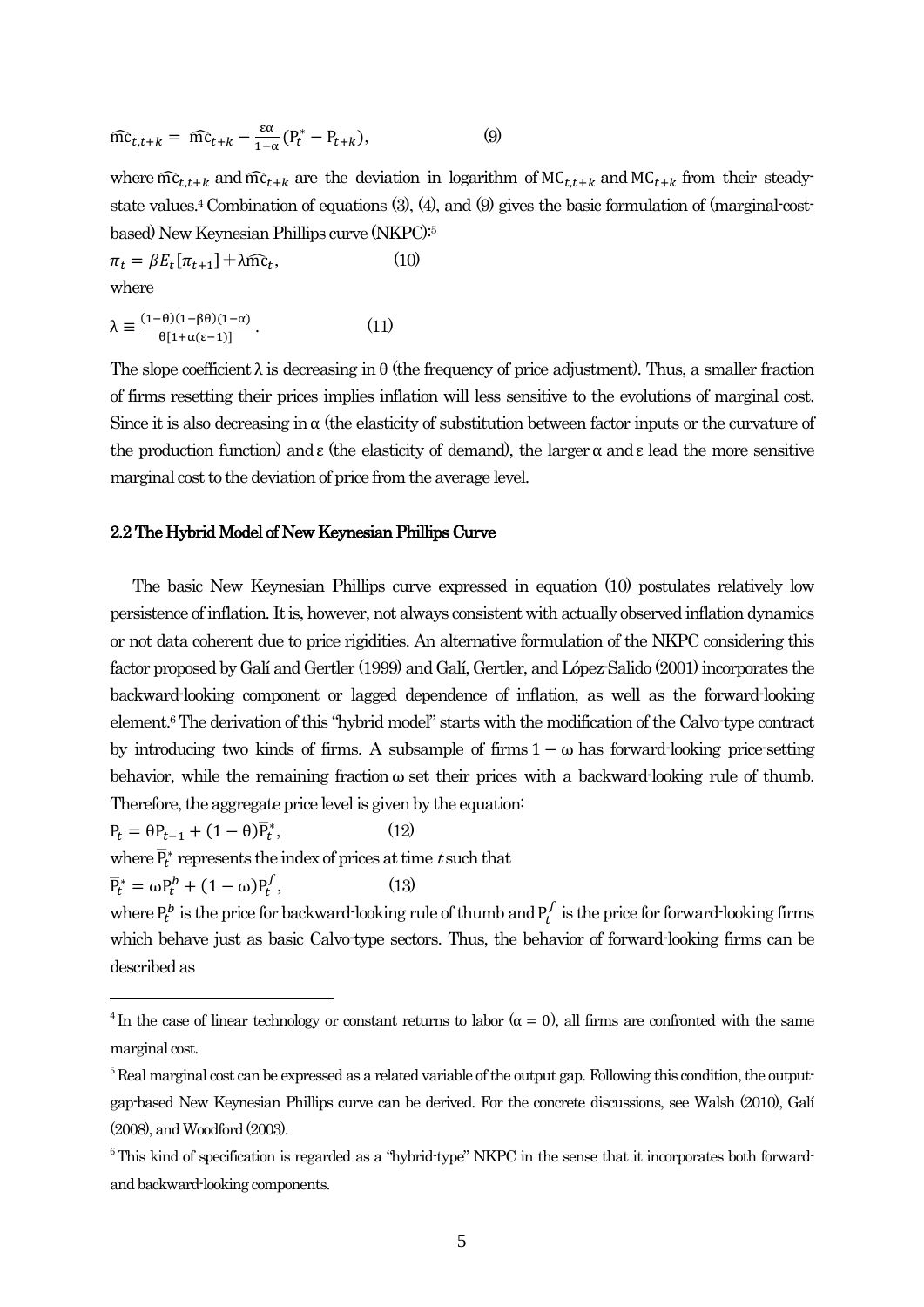$P_t^f = (1 - \beta \theta) \sum_{k=0}^{\infty} (\beta \theta)^k E_t [mc_{t+k}]$  $(14)$ Galí and Gertler (1999) assume that backward-looking firms follow a rule of thumb behavior based on recent aggregate pricing. In this sense,  $P_t^{\ b}$  can be expressed as:  $P_t^{\ b} = \overline{P}_{t-1}^* + \pi_{t-1}.$  (15)

Since forward-looking firms set prices as the markups over their marginal costs and fix prices probably more than one period, their decisions over prices are based on expected future streams of marginal costs. On the other hand, backward-looking firms fix prices by referring to the equilibrium levels in the previous period.

 Totally, combination of equations (10) through (15) derives the reduced-form specification of the (marginal-cost-based) hybrid NKPC:

$$
\pi_t = \gamma_f E_t[\pi_{t+1}] + \gamma_b \pi_{t-1} + \lambda \widehat{mc}_t, \qquad (16)
$$
  
where

$$
\lambda = \frac{(1-\omega)(1-\theta)(1-\beta\theta)(1-\alpha)}{\phi[1+\alpha(\epsilon-1)]},
$$
\n
$$
\gamma_f = \beta\theta\phi^{-1},
$$
\n
$$
\gamma_b = \omega\phi^{-1},
$$
\n
$$
\phi = \theta + \omega[1-\theta(1-\beta)].
$$
\n(19)\n(20)

This hybrid specification can be regarded as a special case of the basic formulation of NKPC described by equations (10) and (11) with no backward-looking element ( $\omega = 0$ ).

#### 3. Empirical Results

 $\overline{a}$ 

 The section 3 is for our fundamental challenge with the estimations of the parameters incorporated in the hybrid NKPC discussed in the previous section by utilizing the Japanese quarterly data spanning the period 1980:1 to 2010:4. Our data set is constructed by the following variables.<sup>7</sup>

- Yr: real GDP (quarterly, chain-linked estimates, first preliminary estimates, reference year: 2000, seasonally adjusted, billion yen)
- Df: GDP deflator (quarterly, first preliminary estimates, reference year: 2000, seasonally adjusted)
- Cp: consumer price index (monthly, excluding fresh food, whole Japan, total, reference year: 2005)

<sup>7</sup>The data on "GDP deflator" and "compensation of employees" are obtained from the Economic and Social Research Institute, Cabinet Office's website (in English) (http://www.esri.cao.go.jp/en/sna/). The "employed person" and "employee" are retrieved from the "Portal Site" of Official Statistics of Japan administered by the Ministry of Internal Affairs and Communications, Statistics Bureau, Director-General for Policy Planning (Statistical Standards) & Statistical Research and Training Institute (in English) (http://www.estat.go.jp/SG1/estat/eStatTopPortalE.do).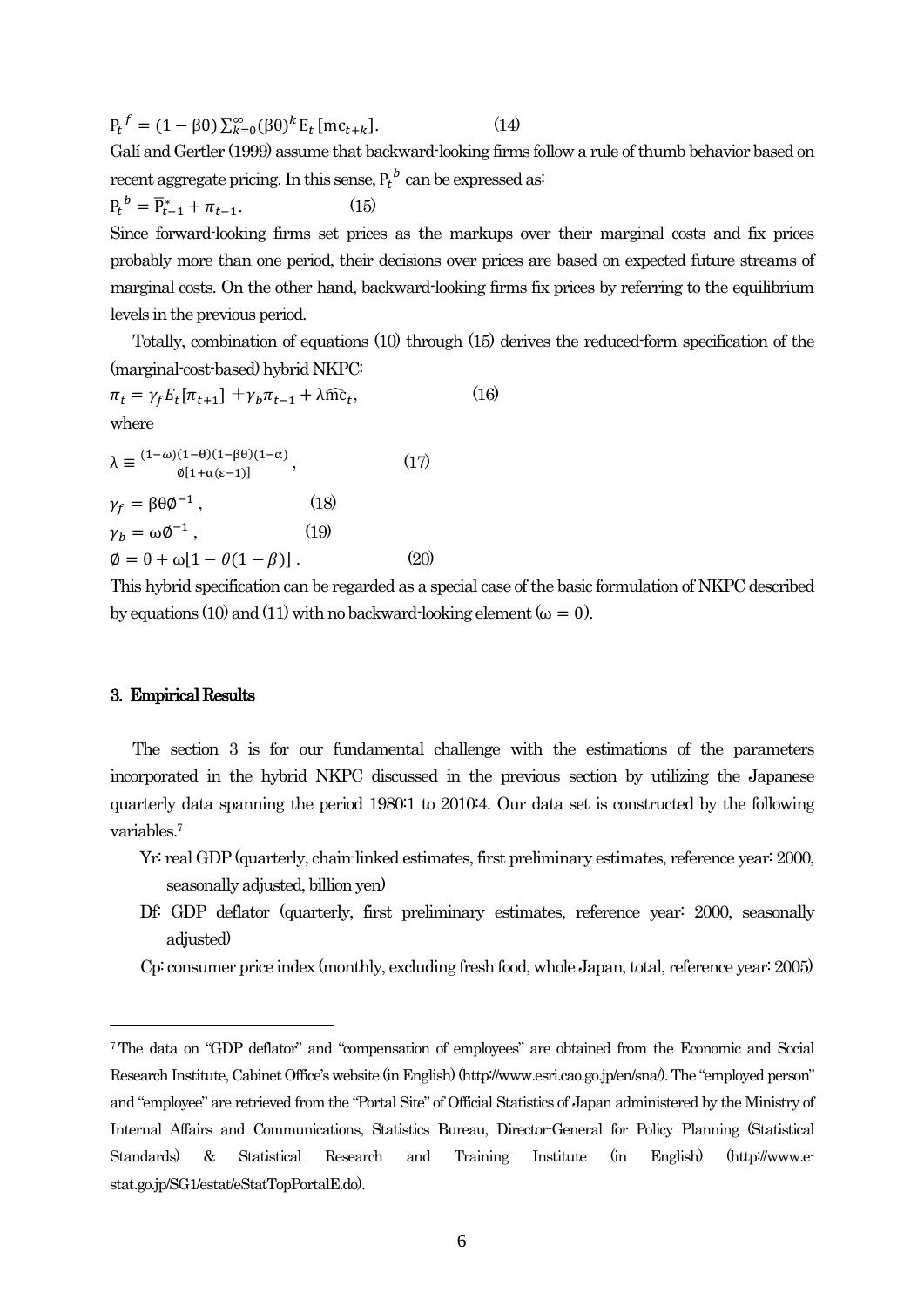Cn: compensation of employees (quarterly, chain-linked estimates, first preliminary estimates, reference year: 2000, seasonally adjusted, billion yen)

Ee: employee (monthly, whole Japan, total, seasonally adjusted)

Ep: employed person(monthly, whole Japan, total, seasonally adjusted)

Wp: nominal wage per capita  $(=$  Cn  $/$  Ee)

 $Lp:$  labor productivity (=  $Yr / Ep$ )

Uc: unit labor  $\cos t (= W_p / L_p)$ 

- Ls: labor share (or real unit labor costs) (=  $Uc / (Df/100)$ )
- Lc: trend component of Ls obtained by the Hodrick-Prescott filter<sup>8</sup> setting the penalty parameter  $= 1600$
- Lg: proxy variable for  $\widehat{mc} (= \widehat{S}) = log(Ls) log(Lc)$

The monthly data on "consumer price index"<sup>9</sup>, "employee", and "employed person" were converted into quarterly series by taking three-months averages. As to the inflation rate constituted by the consumer

price index, four-quarter moving average  $(\pi_t^{(4)}) = \frac{1}{t}$  $rac{1}{4}$  (

 $log(Cp_t) - log(Cp_{t-1})$  is adopted. One problem in our estimation is how we have the proxy for the marginal cost in equation (16) (and (8)). We utilize " $Lg$ " indicated above as our mc with consideration of the characteristic of Japanese data regarding the trend component estimated by the Hodrick-Prescott filter could be the proxy for the steady-state value. Another problem that we confront is the correlation due to the causal relationship between the variables. The expected inflation  $E_t[\pi_{t+1}]$  is obliged to be replaced by actually observed  $\pi_{t+1}$  under the assumption of rational expectation since it is unobservable. Thus, we set  $E_t[\pi_{t+1}] = \pi_{t+1} + u_{t+1}$  (*u*: expectational error). However, this treatment may cause the correlation between the error term and the explanatory variable. To cope with this problem, GMM (Generalized Method of Moments) is applied to our estimation.

The reduced-form coefficient  $\lambda$  expressed in equation (17) is a function of  $\beta$ ,  $\omega$ ,  $\theta$ ,  $\alpha$ , and  $\varepsilon$ , but we cannot estimate all these structural parameters because of the identification restriction. One plausible strategy to deal with this problem is as follows. Let us define  $\varphi = \frac{1}{1+\varphi}$  $\frac{1-\alpha}{1+\alpha(\epsilon-1)} \in (0,1)$  as a function of

and  $\varepsilon$ . Next, suppose the special case of constant  $\varphi$ , in other words, the case of constant returns to scale or constant marginal costs across firms.<sup>10</sup> If we take advantage of this assumption following Galí, Gertler, and López-Salido (2001) and Maturu, Kisinguh, and Maana (2007), we can regard  $\varphi$  as 1. Plugging  $\varphi = 1$  into equation (17), we have

$$
\bar{\lambda} \equiv (1 - \omega)(1 - \theta)(1 - \beta \theta)\phi^{-1}.
$$
 (21)

<sup>8</sup>See Hodrick and Prescott (1997) for a concrete discussion.

<sup>9</sup>Seasonally non-adjusted series of consumer price index was converted into a seasonally adjusted series by Eviews (Ver. 6.1) applying X-12-ARIMA. The spec file for X-12-ARIMA was adjusted as close as possible to those applied to the indices of industrial production by the Ministry of Economy, Trade and Industry. See the interpretive article at (http://www.meti.go.jp/english/statistics/tyo/syoudou/pdf/h2snotee.pdf).

 $10$  In this case, capital is assumed to be mobile freely across firms.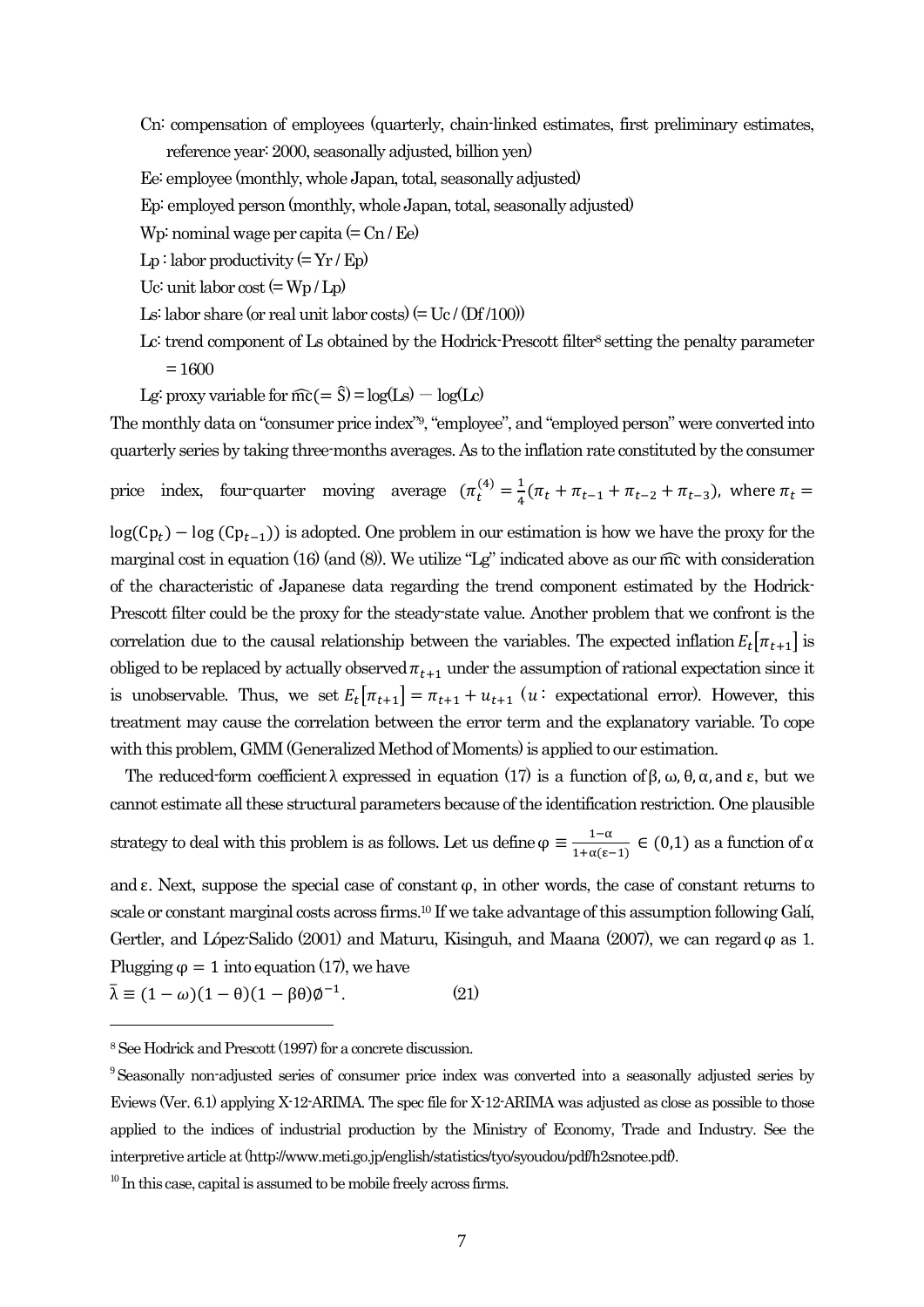With this specification, we are able to estimate the parameters  $\beta$ ,  $\omega$ , and  $\theta$ . The corresponding orthogonality condition for our estimation is constructed as:

$$
E_t[\{\pi_t - \omega \phi^{-1} \pi_{t-1} - \beta \theta \phi^{-1} \pi_{t+1} - \phi^{-1} (1 - \omega)(1 - \theta)(1 - \beta \theta) \widehat{mc}_t\} Z_t] = 0,
$$
\nwhere  $Z_t$  denotes the vector of instrumental variables. (22)

Instrumental variables dated  $t-1$  and earlier are set to construct  $Z_t$  by the following two reasons: (i) The public may not utilize all the current information when they form their expectations, (іі) Certain level of measurement errors of  $\widehat{m}c$  may exist, but the errors may not be correlated with lagged instruments (as the past information). In addition, small number of lags of the proxy for than the ones of inflation rate is chosen to minimize the potential estimation bias following Galí, Gertler, and López-Salido (2001).<sup>11</sup> Specifically,  $Z_t$  includes five lags of inflation rate and four lags of the proxy for marginal cost  $(Lg)$ .

 The estimation periods are divided into two categories – the periods before and after the collapse of Japan's bubble economy in the early 1990s. It is not easy to definitely define the end of bubble economy. However, the peak of the 11th business cycle determined by the Working Group of Indexes of Business Conditions at the Economic and Social Research Institute, Cabinet Office (Government of Japan) is February 1991. Taking into account this definition, the first quarter of 1991 is regarded as the end of the bubble economy and the second quarter of 1991 is set as the start date of the period "after the bubble"in this study for the sake of convenience.

 Our model of the hybrid NKPC allows us to estimate the reduced-form and the structural parameters. In particular, the estimation of the latter enables us to examine the impacts of structural parameters on inflation dynamics. The estimation results are summarized in Table 1 and Table 2. The null hypotheses of over-identification for all GMM estimations cannot be rejected by the Hansen's tests.(See each test statistic in notes under each table.)

 Table 1 displays the result of estimation for the period before the collapse of the Bubble Economy. Concerning the reduced-form parameters, the estimate for the reduced-form coefficient  $\gamma_f$  on future inflation is significant. Also,  $\gamma_b$  on lagged inflation is significant. The fact that the estimated value of the latter coefficient is larger than that of the former implies the backward-looking behaviour is predominant over inflationary process in the period we concern. This finding seems to reject the pure forward-looking specification. The coefficient  $\lambda$  on the marginal cost (or the slope of NKPC) is significant, and this means the marginal cost is a kind of leading indicator of inflation.

The structural parameter  $\omega$ , the degree of backwardness in price setting, is significant. This result is consistent with the significance of  $\gamma_b$  on backward-looking component in reduced-form estimation. With respect to  $\theta$ , which is for the measure of the price stickiness (or for the fraction of firms that keeps price constant), is also significantly estimated. The average duration of a price remaining fixed (in quarters) corresponding to the estimate of  $\theta$  is 3.724520. It means that the high frequency in price adjustment is not always observed so far as this estimation period is concerned. On the other hand,

<sup>11</sup> Galí, Gertler, and López-Salido (2001) insistthat this bias is generated in small number of samples when there are too many overidentifying restrictions.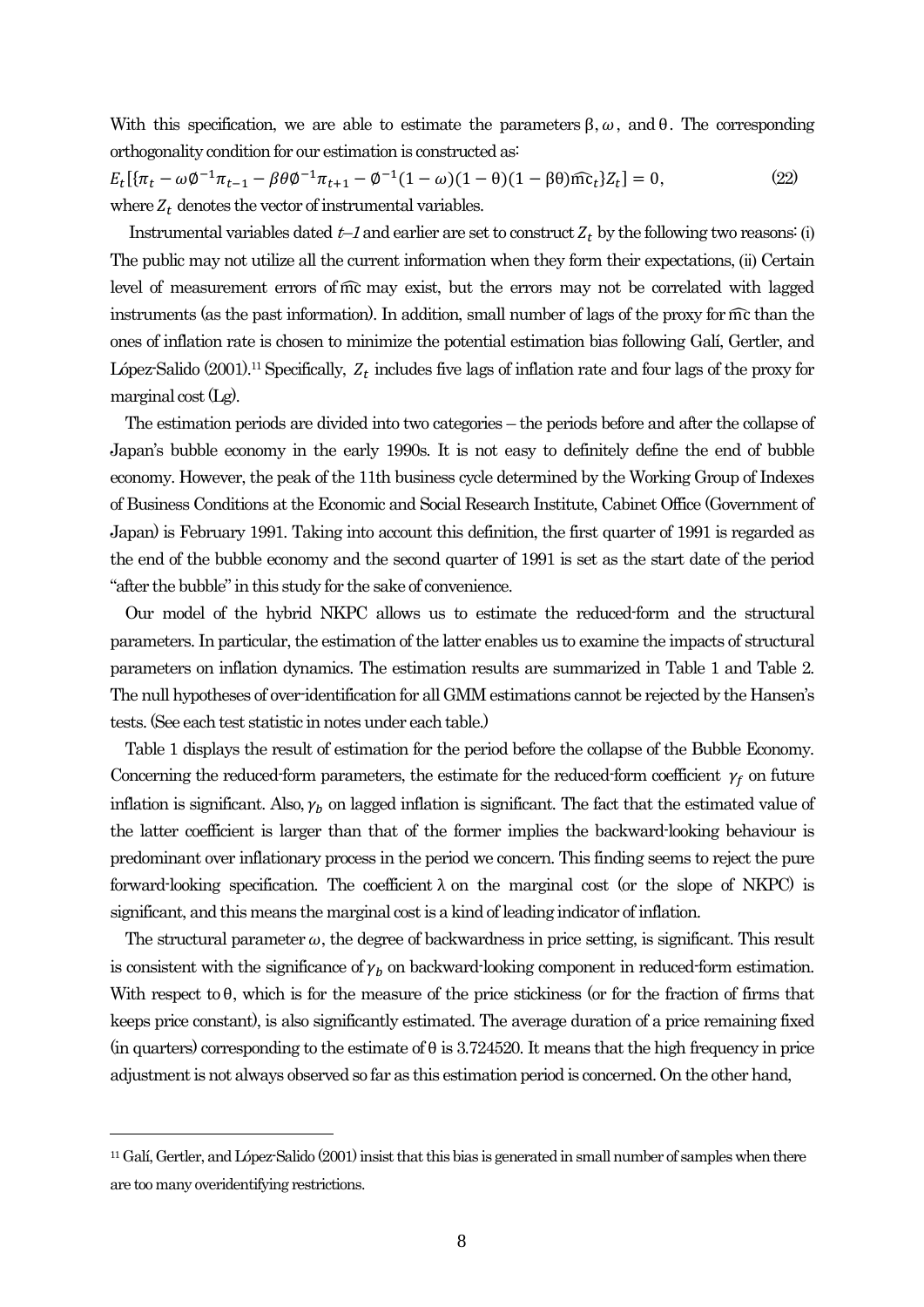| reduced-form parameter |             |                |         |  |
|------------------------|-------------|----------------|---------|--|
| variable               | coefficient | standard error | p-value |  |
| $\gamma_f$             | 0.433501    | 0.013659       | 0.0000  |  |
| $\gamma_{b}$           | 0.566344    | 0.013630       | 0.0000  |  |
|                        | 0.024628    | 0.007877       | 0.0036  |  |
| structural parameter   |             |                |         |  |
| variable               | coefficient | standard error | p-value |  |
| $\omega$               | 0.559501    | 0.043282       | 0.0000  |  |
| θ                      | 0.731509    | 0.026377       | 0.0000  |  |
|                        | 0.999379    | 7.84E-05       | 0.0000  |  |
| duration               | 3.724520    |                |         |  |

Table 1: GMM Estimation of Inflation before the Collapse of the Bubble Economy

Notes (reduced-form parameter): J-statistic =  $3.734937$ , p-value =  $0.712495$ , Included observations = 37 (after adjustments). Convergence achieved after 7 weight matrices, 8 total coefficient iterations. S.E. refers to Newey-West heteroscedasticity and autocorrelation consistent standard error (Kernel: Bartlett, Bandwidth: Fixed (3)).

Notes (structural parameter): J-statistic  $= 3.732653$ , p-value  $= 0.712802$ , Included observations  $=$ 37 (after adjustments). Convergence achieved after 12 weight matrices, 13 total coefficient iterations. S.E. refers to Newey-West heteroscedasticity and autocorrelation consistent standard error (Kernel: Bartlett, Bandwidth: Fixed (3)).

Table 2: GMM Estimation of Inflation after the Collapse of the Bubble Economy

| reduced-form parameter |             |                |         |  |
|------------------------|-------------|----------------|---------|--|
| variable               | coefficient | standard error | p-value |  |
| $\gamma_f$             | 0.475463    | 0.006563       | 0.0000  |  |
| $\gamma_h$             | 0.524530    | 0.006562       | 0.0000  |  |
|                        | 0.012156    | 0.008122       | 0.1386  |  |
| structural parameter   |             |                |         |  |
| variable               | coefficient | standard error | p-value |  |
| $\omega$               | 0.690140    | 0.052879       | 0.0000  |  |
| H                      | 0.761407    | 0.051795       | 0.0000  |  |
|                        | 0.999956    | 5.37E-05       | 0.0000  |  |
| duration               | 4.191238    |                |         |  |

Notes (reduced-form parameter): J-statistic  $= 7.830030$ , p-value  $= 0.250822$ , Included observations = 78 (after adjustments). Convergence achieved after 14 weight matrices, 15 total coefficient iterations. S.E. refers to Newey-West heteroscedasticity and autocorrelation consistent standard error (Kernel: Bartlett, Bandwidth: Fixed (3)).

Notes (structural parameter): J-statistic  $= 7.829751$ , p-value  $= 0.250843$ , Included observations  $=$ 78 (after adjustments). Convergence achieved after 15 weight matrices, 16 total coefficient iterations. S.E. refers to Newey-West heteroscedasticity and autocorrelation consistent standard error (Kernel: Bartlett, Bandwidth: Fixed (3)).

the estimated value of the discount factor  $\beta$  is 0.999379, and it is very close to the theoretically postulated level.<sup>12</sup>

 Table 2 indicates the estimated parameters with respect to the period after the collapse of bubble economy. As to the reduced-form parameters  $\gamma_f$  and  $\gamma_b$ , the estimated value of the latter are larger than that of the former. This implies the backward-looking component is relatively dominant than the

(2003), and Christiano, Eichenbaum, and Evans (2005) also assume  $\beta = 0.99$ .

<sup>&</sup>lt;sup>12</sup> For instance, Christiano, Eichenbaum, and Evans (2005) regard this as  $\beta = 1.03^{-0.25}$ . This can be interpreted as  $\beta$ 

 $= 1.03^{-0.25} \approx 0.99$ . Erceg, Henderson, and Levin (2000), Giannoni and Woodford (2003), Steinsson (2003), Walsh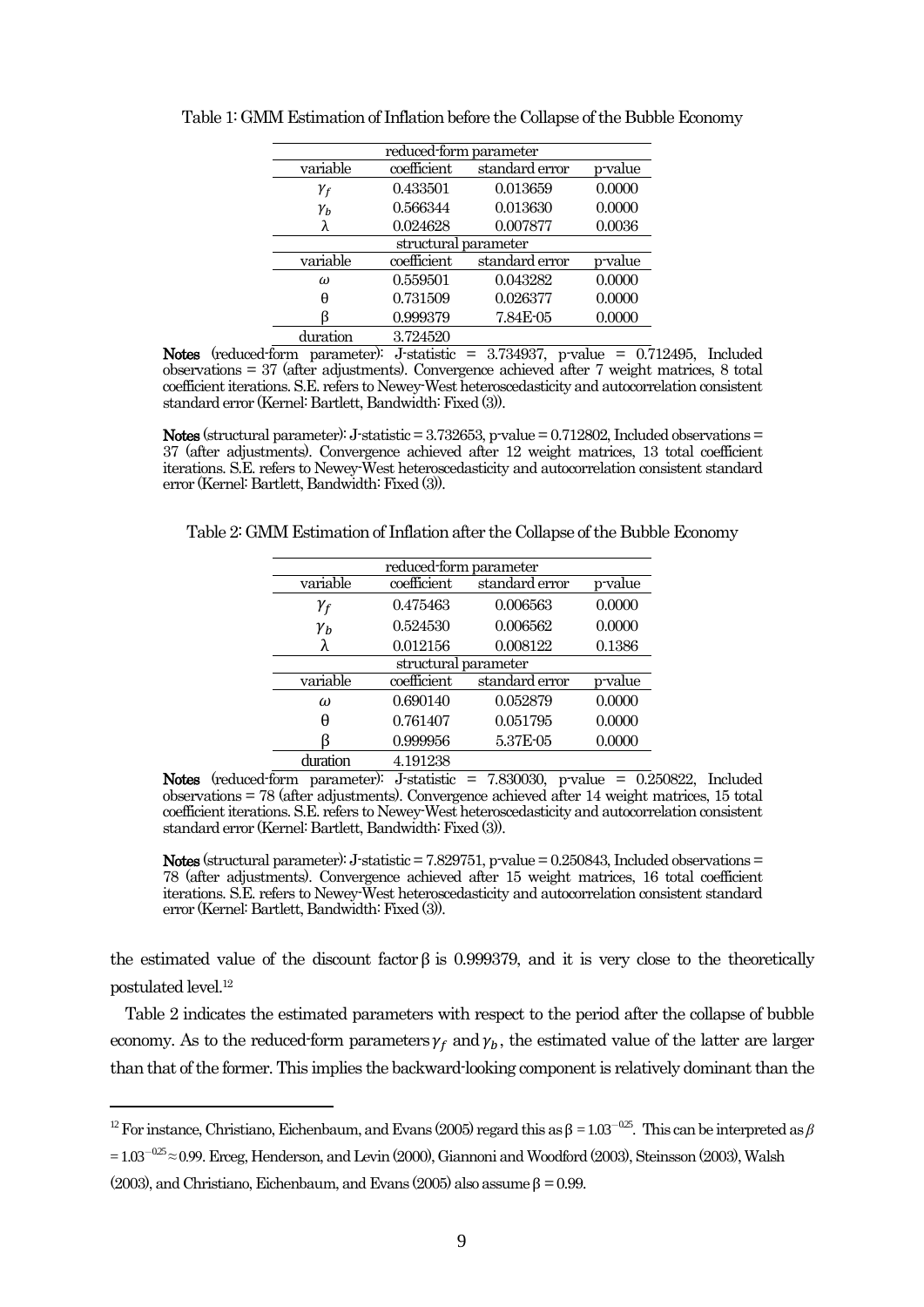forward-looking one in shaping inflation dynamics. In this sense, the pure forward-looking specification is rejected again. The coefficient estimated on  $\lambda$  is not significant. This implies that the impact of marginal cost on inflationary process in Japan after the bubble economy is very low or negligible.

 The significantly estimated coefficient of the backward-looking price setting measured by the size of  $\omega$  is 0.690140, which corresponds to the estimates of reduced-form parameters  $\gamma_b$  over 0.5. What is more, the estimated  $\theta$  is little bit larger than the one for the period before the bubble crash leading to the comparatively longer average duration of price adjustment around 4.2 quarters. This value suggests that price remain unchanged for roughly 13 months. Lastly, the estimate of  $\beta$ , the discount factor, is 0.999956, and this is again close to the usually postulated level.

 Comparing the results of estimations for the periods before and after the collapse of the bubble economy, we know that the reduced-form coefficient  $\gamma_b$  (on lagged inflation) as well as  $\gamma_f$  (on future inflation) are significantly estimated in both cases, and this finding seems to deny the pure forwardlooking hypothesis in the recent two decades. Moreover, the influence of marginal cost on inflation dynamics after the bubble economy is weaker than that before the collapse of the bubble. From another aspect, the slope of the NKPC might become flatter after the collapse of the bubble economy. With respect to the structural parameters,  $\omega$  (the degree of backwardness in price setting) is larger in the latter period, and the  $\theta$  (the measure of the price stickiness) is also larger in the period after the bubble leading to the longer average duration of price adjustment. The estimated values of discount factor  $\beta$  are around 0.99 in both periods.

## 4. Concluding Remarks

This paper evaluates the applicability of the hybrid variant of the New Keynesian Phillips curve (NKPC) for Japan since 1980s through GMM estimation. By the comparison between the results of estimations for the periods before and after the collapse of bubble economy, it is apparent that the reduced-form coefficient on lagged inflation as well as the one on future inflation is significantly estimated in both periods, and this finding virtually rejects the pure forward-looking hypothesis in the recent two decades. In addition, the impact of marginal cost on inflation dynamics for the former period is significant, while the one for the latter period is negligible. From another aspect, the slope of the hybrid NKPC might become flatter after the collapse of the bubble. With regard to the structural parameters, the estimated coefficient on the degree of backwardness in price setting is larger after the bubble crush and the one on the price stickiness is also larger in the latter period leading to the longer average duration of price adjustment. The estimated values of discount factor  $\beta$  are around 0.99 in both periods.

 Taken as a whole, it can be concluded that the estimated hybrid New Keynesian Phillips curve provides a good description of the Japanese inflation dynamics since the 1980s. The rejection of the pure forward-looking specification gives us the policy implication that the determination process of monetary policy should contain not only the forward-looking view but also the backward-looking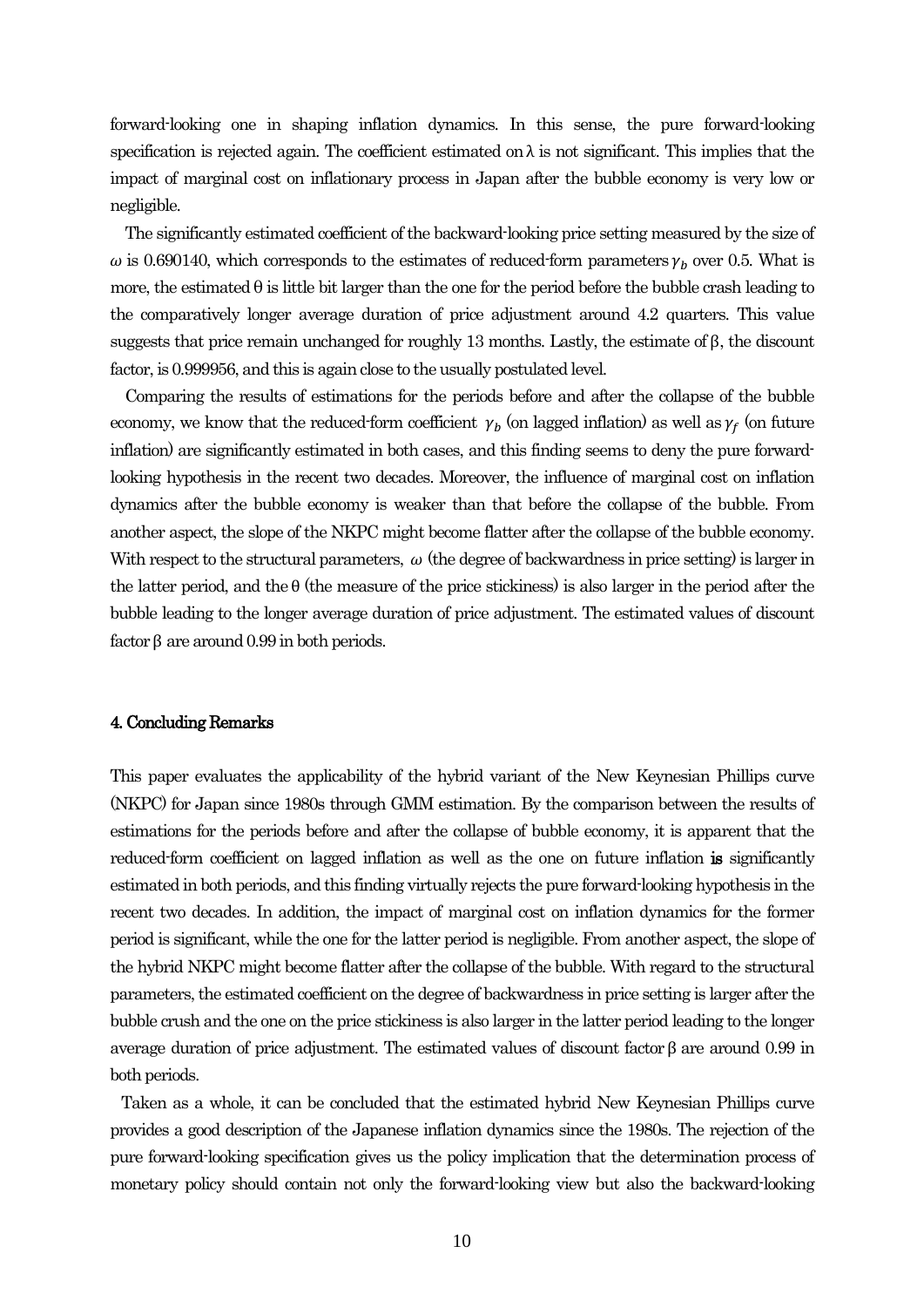perspective. Moreover, the estimated larger price stickiness and longer average duration of price adjustment for the period after the collapse of the bubble economy might be the reflection of recent recession. In this sense, the more active monetary and fiscal policies would be required to escape from the prolonged stagnant economy.

## References

- Akerlof, George A., Dickens, William T., and George L. Perry (1996), "The Macroeconomics of Low Inflation," in Perry, George L., and William C. Brainard, eds., Brookings Papers on Economic Activity, vol. 1996(1), pp.1-76.
- Calvo, Gulliermo (1983), "Staggered Prices in a Utility Maximizing Framework," Journal of Monetary Economics, vol.12(3), pp.383-398.
- Christiano, Lawrence, Eichenbaum, Martin, and Charles Evans (2001), "Nominal Rigidities and the Dynamic Effects of a Shock to Monetary Policy," NBER Working Paper Series, No. 8403.
- Christiano, Lawrence, Eichenbaum, Martin, and Charles Evans (2005), "Nominal Rigidities and the Dynamic Effects of a Shock to Monetary Policy," Journal of Political Economy, vol.113(1), pp.1-45.
- Clarida, Richard, Galí, Jordi, and Mark Gertler (1999), "The Science of Monetary Policy: A New Keynesian Perspective," Journal of Economic Literature, vol.37(4), pp.1661-1707.
- Coenen, Gunter, Levin, Andrew T., and Christoffel, Kai (2007), "Identifying the Influences of Nominal and Real Rigidities in Aggregate Price-Setting Behavior," Journal of Monetary Economics, vol.54(8), pp.2439-2466.
- Erceg, Christopher, Henderson, Dale, and Andrew Levin (2000), "Optimal Monetary Policy with Staggered Wage and Price Contracts," Journal of Monetary Economics, vol.46(2), pp.281-313.
- Galí, Jordi (2008), Monetary Policy, Inflation, and the Business Cycle: An Introduction to the New Keynesian Framework, Princeton: Princeton University Press.
- Galí, Jordi, and Mark Gertler (1999), "Inflation Dynamics: A Structural Econometric Analysis," Journal of Monetary Economics, 44(2), pp.195-222.
- Galí, Jordi and Gertler, Mark, and David López-Salido (2001), "European Inflation Dynamics," European Economic Review, vol.45(7), pp.1237-1270.
- Galí, Jordi and Gertler, Mark, and David López-Salido (2005), "Robustness of the Estimates of the Hybrid New Keynesian Phillips Curve," Journal of Monetary Economics, vol.52(6), pp.1107-1118.
- Galí, Jordi, and Gertler, Mark, and David López-Salido (2007), "Markups, Gaps and the Welfare Costs of Business Fluctuations," Review of Economics and Statistics, 89(1), pp.44-59.
- Giannoni, Marc P., and Michael Woodford (2005), "Optimal Inflation-Targeting Rules," in Bernanke, Ben S., and Michael Woodford, eds., The Inflation-Targeting Debate, National Bureau of Economic Research, pp.93-172.
- Goodfriend, Marvin, and Robert G. King (1997), "The New Neoclassical Synthesis and the Role of Monetary Policy," in Bernanke, Ben S., and Julio. J. Rotemberg, eds., NBER Macroeconomics Annual 1997, vol.12, Cambridge, MA: MIT Press, pp.231-283.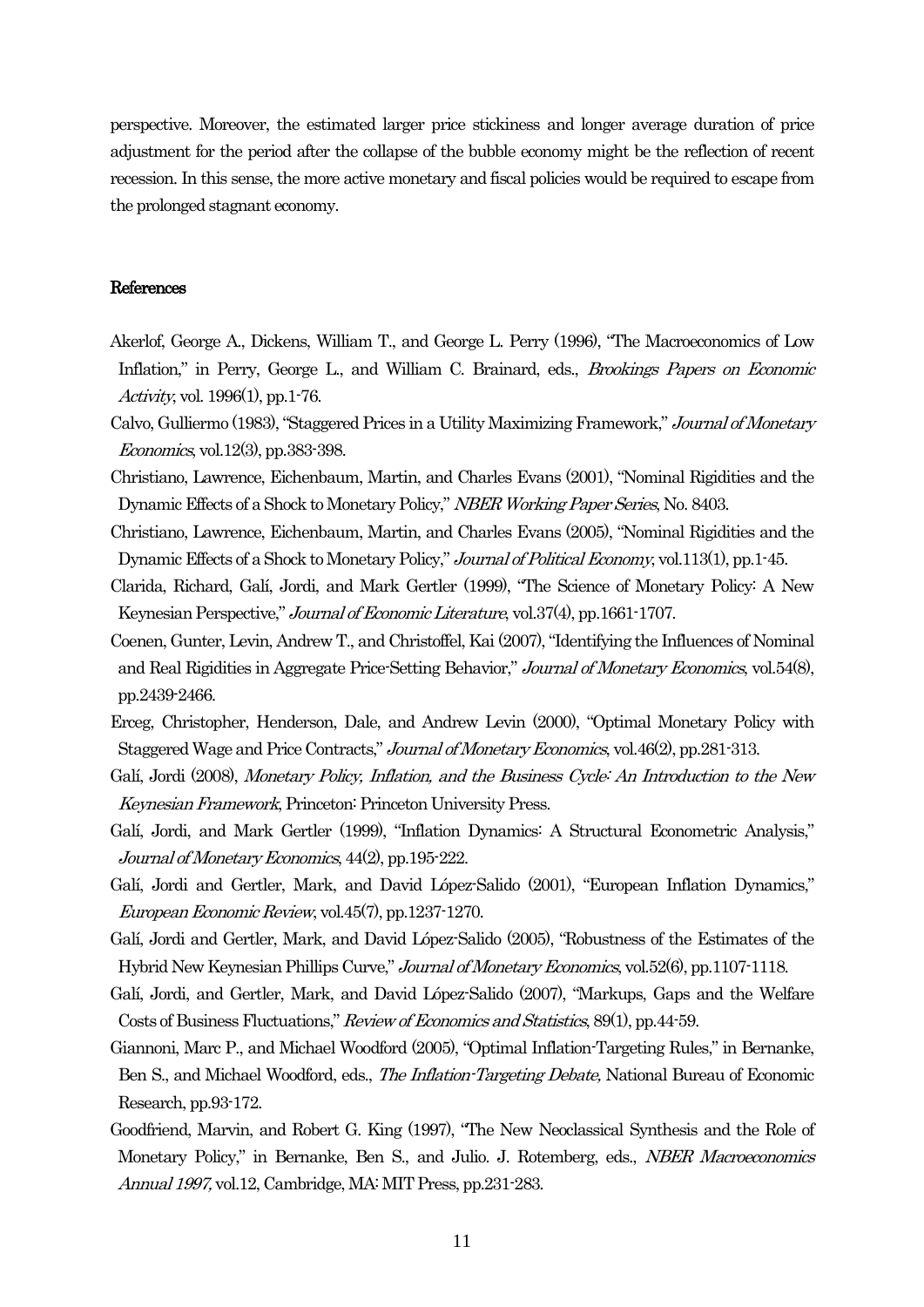- Hodrick, Robert J., and Edward C. Prescott (1997), "Postwar U.S. Business Cycles: An Empirical Investigation," Journal of Money, Credit, and Banking, vol.29(1), pp.1-16.
- Kuester, Keith, Müller, Gernot J., and Sarah Stölting (2009), "Is the New Keynesian Phillips Curve Flat?," Economics Letters, vol.103(1), pp.39-41.
- Lindé, Jesper (2005), "Estimating New-Keynesian Phillips Curves: A Full Information Maximum Likelihood Approach," Journal of Monetary Economics, vol. 52(6), pp.1135–1149.
- Maturu, Benjamin, Kisinguh, Kethi and Isaya Maana (2007), "A New Keynesian Phillips Curve for Kenya," paper presented at the 12th Annual Conference on Econometric Modeling for Africa organized by the African Econometric Society held in Cape Town, South Africa, from 4th to 6th July 2007.
- Mazumder, Sandeep (2010), "The New Keynesian Phillips Curve and the Cyclicality of Marginal Cost," Journal of Macroeconomics, vol. 32(3), pp.747-765.
- Nelson, Edward (1998), "Sluggish Inflation and Optimizing Models of the Business Cycle, Journal of Monetary Economics," vol.42, pp.303-322.
- Newey, Whitney, and Kenneth West (1987), "A Simple, Positive Semidefinite, Heteroskedasticity and Autocorrelation Consistent Covariance Matrix," Econometrica, vol.55(3), pp.703–708.
- Rotemberg, Julio (1982a), "Sticky Prices in the United States," *Journal of Political Economy*, vol.90(6), pp.1187-1211.
- Rotemberg, Julio (1982b), "Monopolistic Price Adjustment and Aggregate Output," Review of Economic Studies, vol.49(4), pp.517-531.
- Rotemberg, Julio, and Michael Woodford (1997), "An Optimization-Based Econometric Framework for the Evaluation of Monetary Policy," in Bernanke, Ben S., and Julio. J. Rotemberg, eds., *NBER* Macroeconomic Annual 1997, vol.12, pp.297-346.
- Rotemberg, Julio, and Michael Woodford (1999), "The Cyclical Behavior of Prices and Costs," in John Taylor and Michael Woodford eds., Handbook of Macroeconomics, North-Holland: Elsevier, ed.1, vol.1, ch.16, pp.1051-1135.
- Rudd, Jeremy, and Karl Whelan (2005a), "Does Labor's Share Drive Inflation?" Journal of Money, Credit, and Banking, vol.37(2), pp.297-312.
- Rudd, Jeremy, and Karl Whelan (2005b), "New Tests of the New-Keynesian Phillips Curve," Journal of Monetary Economics, vol.52(6), pp.1167-1181.
- Rudd, Jeremy, and Karl Whelan (2006), "Can Rational Expectations Sticky-Price Models Explain Inflation Dynamics?" American Economic Review, vol.96(1), pp.303-320.
- Rudd, Jeremy, and Karl Whelan (2007), "Modeling Inflation Dynamics: A Critical Review of Recent Research," Journal of Money, Credit, and Banking, 39(s1), pp. 155-170.
- Sbordone, Argia (2002), "Prices and Unit Labor Costs: A New Test of Price Stickiness," Journal of Monetary Economics, vol. 49(2), pp. 265-292.
- Sbordone, Argia (2005), "Do Expected Future Marginal Costs Drive Inflation Dynamics?" Journal of Monetary Economics, vol. 52(6), pp. 1183-1197.
- Scheufele, Rolf (2010), "Evaluating the German (New Keynesian) Phillips Curve" North American Journal of Economics and Finance, vol.21, pp.145-164.